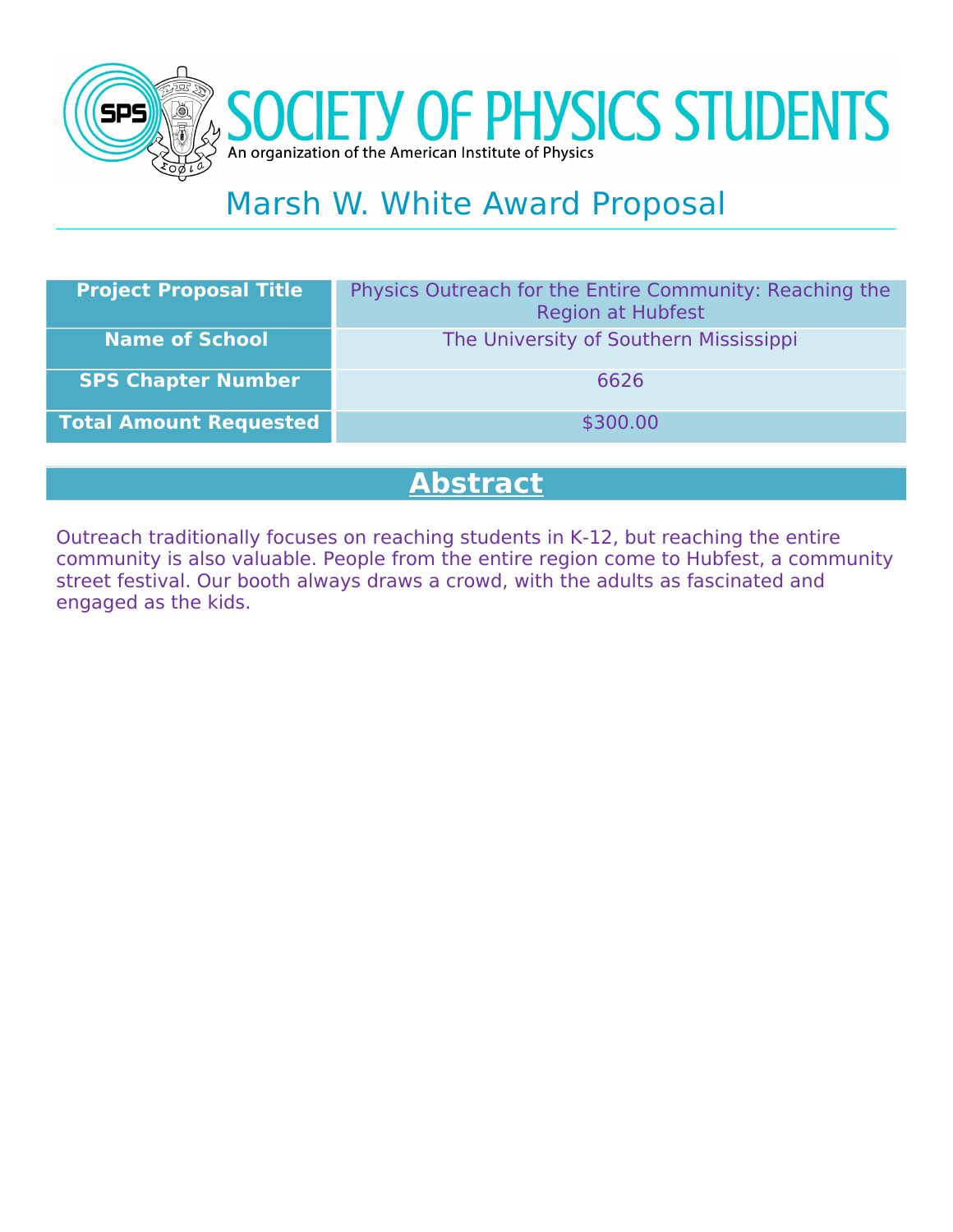#### **Overview of Proposed Project/Activity/Event**

- Brief description Over the past few years, our organization has had a booth at Hubfest, a community street festival. This has been a great outreach opportunity for us, as it gives us an audience potentially numbering in the thousands. We will do demonstrations with liquid nitrogen and lasers because these demonstrations draw the most audiences. During peak hours for the festival, we get 20-30 people at a time crowding around our booth, completely mesmerized by our demonstrations. As soon as we finish and they clear out, another group crowds in. We did this last year with the help of the Marsh White award, and we would love to do it again.
- Goals of the project We will do demonstrations and explain the science behind them. We have seen that these interactions really spark a sense of wonder and curiosity about science in the adults and children. We hope to do that again for yet more people.
- Intended audience This festival has music, crafts, art, and other things to buy. It draws in tens of thousands of people from the surrounding area and vendors from all the surrounding states. This is a great opportunity to reach these people before they go back to their communities. Also, in previous years, we have made connections with teachers from public schools and parents who home-school, and those connections have led to later outreach events. This is really a fantastic event for both reaching people and making connections for later.
- Background and motivation Our chapter has done a booth at Hubfest for several years now. Each year, there are more people attending and more people we can interest in science. One year, we connected with a home-school association and we hosted them later that semester. At that later event, our science education faculty talked to the parents about how to effectively teach science, and SPS members did demos, took the students on tours of labs, and had a roundtable about college with the older ones. If we did not go to Hubfest, we would not have had the opportunity to reach the thousands we did on that day and the hundreds we did through the later event. Hopefully we can make similar connections if we do Hubfest in 2014.

#### **How Proposed Activity Promotes Interest in Physics**

Doing cool demonstrations (in more ways than one!) at a street festival really draws attention. Every year, we have fascinated onlookers who range from preschool to retirement age. It would be difficult to imagine another event in the local area that would give us access to 30,000+ people of different ages, professions, and hometowns and allow us to show them why physics and science as a whole is cool and worthwhile.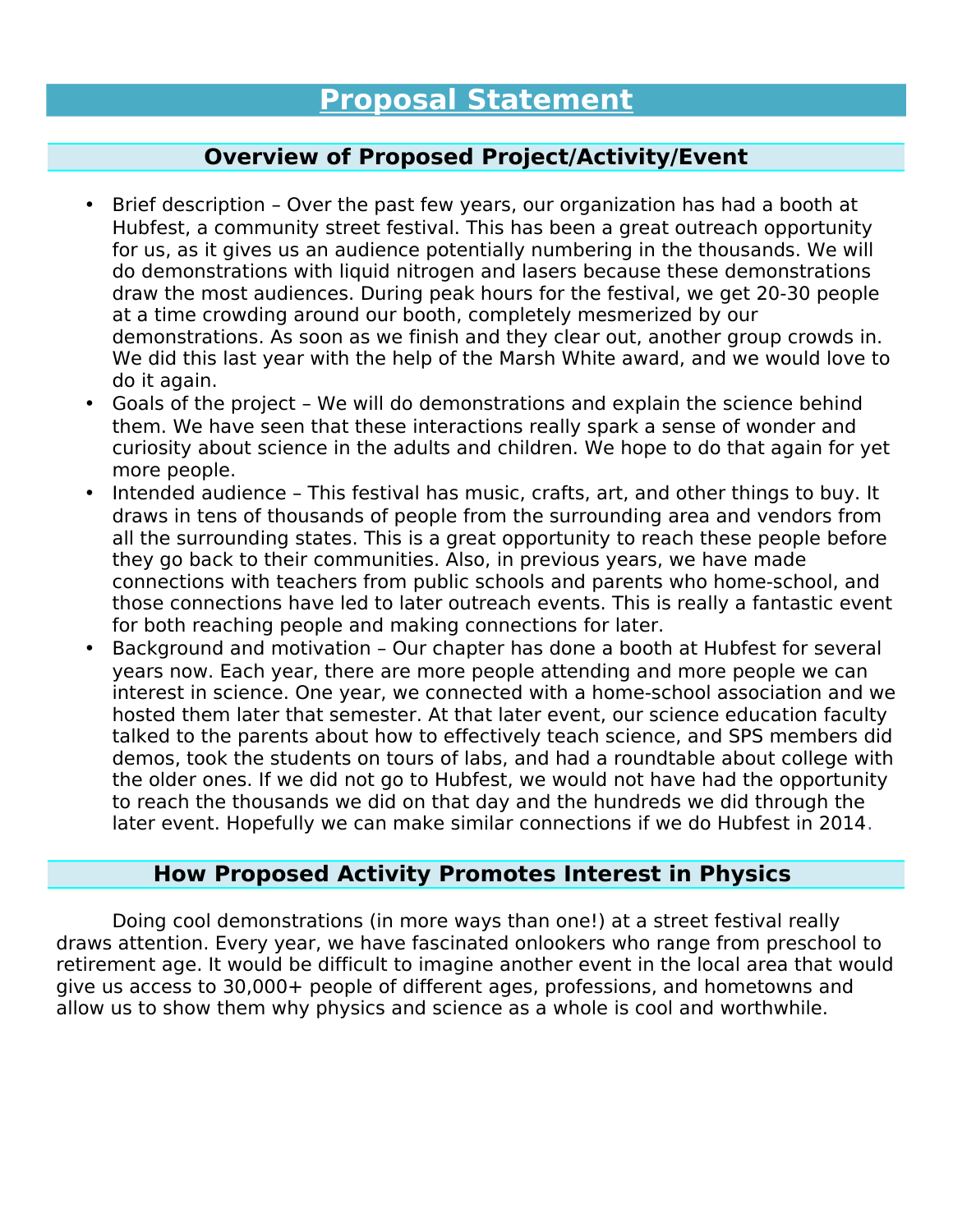#### **Plan for Carrying Out Proposed Project/Activity/Event**

- Personnel
	- 1. The officers will head up planning, and we will form a committee to get more non-officers involved in planning. Progress will be monitored by the faculty sponsor and committee, making sure we meet the milestones in the "timeline" portion of this proposal.
	- 2. The booth will be run by student and faculty volunteers.
- Marketing
	- 1. Hubfest is a major event for the area. Last year there were tens of thousands of people attending and over 200 booths. The event is marketed by the organizers, and they do an excellent job of it.
- SPS member participation
	- 1. We will need a minimum of 15 of our members to volunteer for shifts. Last year, we had the set-up crew work from 7am-9am, setting up and then working. After that, we split from 08:45-16:00 into about two hour blocks with 10-15 minutes worth of overlap. The last shift ran from about 16:00-17:00 when the festival closes. After that, they were responsible for clean-up and ferrying equipment back to campus. Repeating that model should work well.
	- 2. We're going to ask our physics faculty for assistance with the booth. In previous years, we've gotten 1-2 faculty members to work at different times throughout the day.
- Expertise
	- 1. Most of our initiated members from prior years have stuck with physics and SPS and are now juniors and seniors. Since we have done Hubfest for many years, these people are a great asset in making everything run smoothly.

#### **Project/Activity/Event Timeline**

- March 30, 2014: Hubfest happens
	- ~7am: set up our booth
	- 8am: Festival starts, work in shifts of 2-3 students until the festival closes at 5pm.
	- ~5pm: break down our booth and move equipment (and people) back to campus
- March 29, 2014:
	- Finalize volunteer rosters. Distribution of phone numbers to facilitate communication between shifts. In prior years, people on later shifts have had trouble finding the booth.
	- Load equipment into personal vehicles belonging to the set-up crew.
- Mid-March:
	- Start pushing for volunteers.
	- Receive booth assignments, etc. from the festival organizers.
	- Train volunteers on the operation and science behind our demonstrations.
- February 2014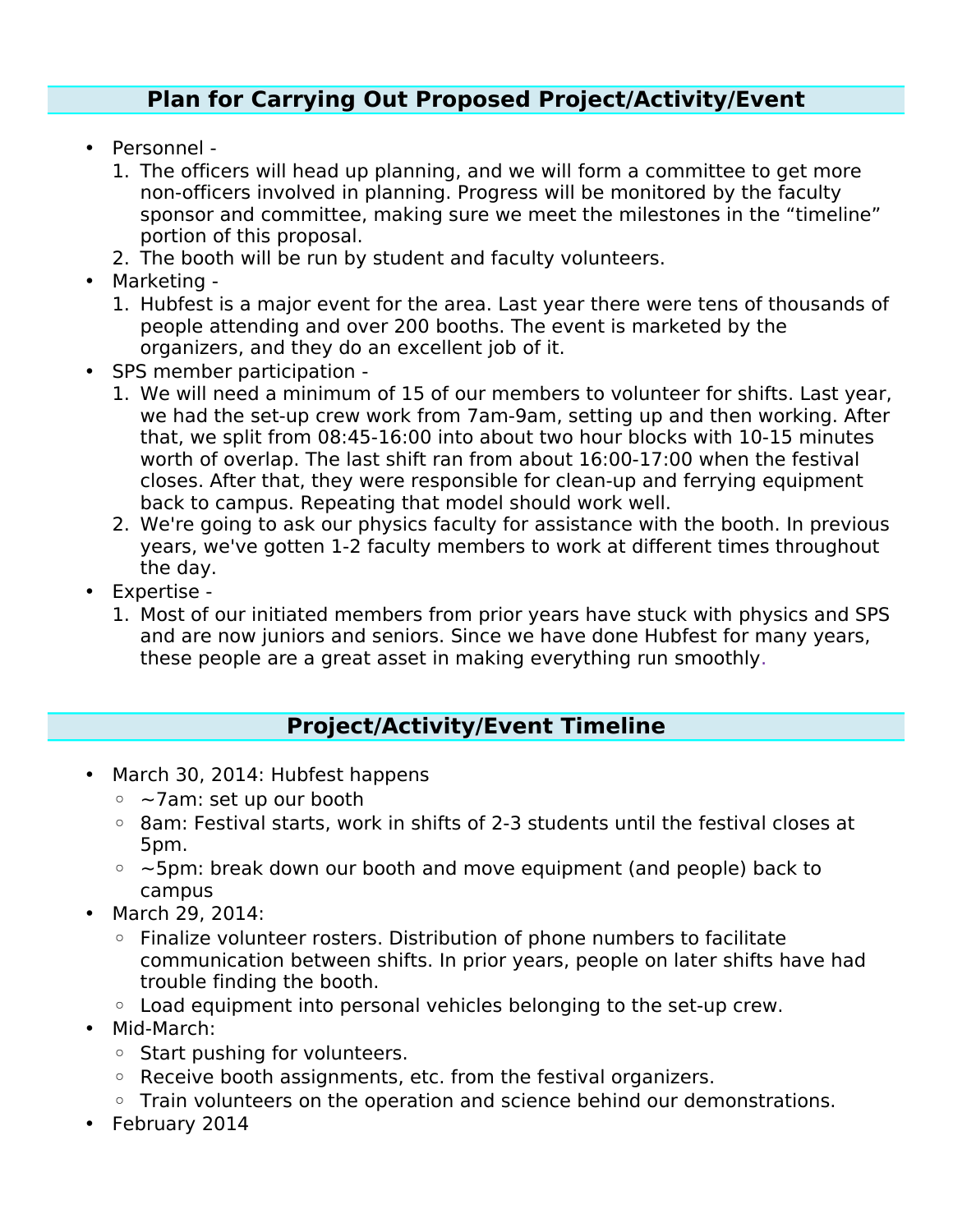- Decide if we'll have a specific t-shirt for Hubfest. If so, begin the design and print process.
- January 2014
	- Register for Hubfest (this is when registration opens).
	- Start mentioning Hubfest at SPS meetings and in emails to the members.

## **Activity Evaluation Plan**

We will ask each shift of our volunteers to estimate how many people visit our booth during their shift and send their estimate to the chapter president by text message. The chapter president will add up the estimates for an estimate of total visitors. We will also try to make connections with community members who may have further outreach opportunities for us. Additionally, we will have people take some pictures during each shift so we can see the "light bulb" moments as we draw people in with physics. We have such pictures from prior years. It would be fantastic to get a few more. I have included one such picture from a previous year.



### **Budget Justification**

- 1. Balloons: Both of our demonstrations use balloons. The liquid nitrogen demo uses them to show a gas condensing to a liquid. The laser demo pops the balloons.
- 2. Batteries: We have a small laser that is battery powered. We need spare batteries are needed when we're running it off and on for 9 hours.
- 3. Liquid nitrogen: Based on previous years, we will need 3 10-liter containers of liquid nitrogen.
- 4. Marshmallows: We freeze marshmallows in liquid nitrogen and pass them out. Everyone loves this part. We usually run out of marshmallows, so we put more than we normally buy in the budget.
- 5. Flowers: We freeze the flowers in the liquid nitrogen, and then we let the children put on insulating gloves and crush the flowers. It sounds like glass, and the kids enjoy it.
- 6. Produce: All the kids love when we break frozen vegetables. The adults enjoy it, too.